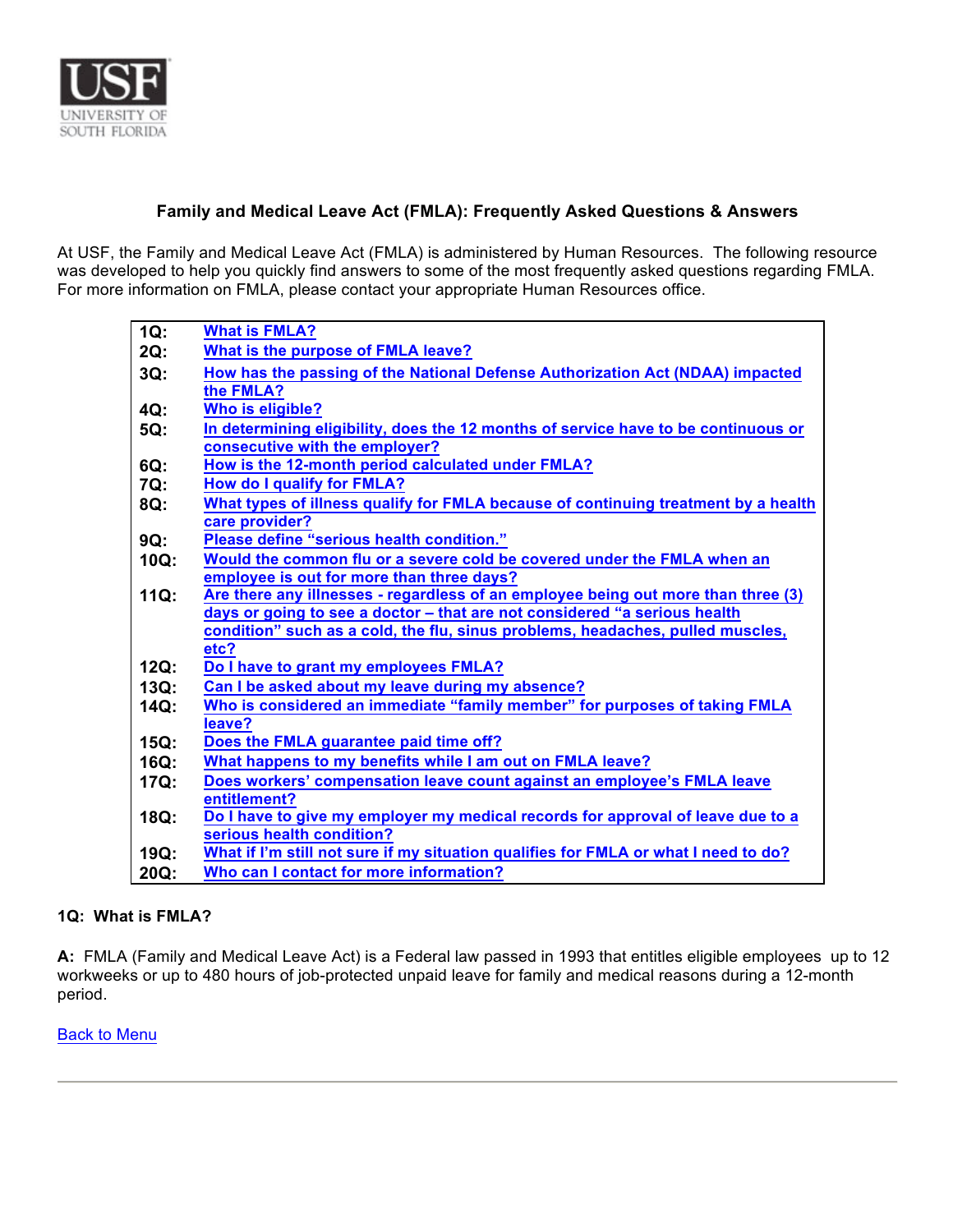### **2Q: What is the purpose of FMLA leave?**

- **A:** FMLA may be granted to an employee for the following reasons:
	- Adoption of a child or children, birth of a child or children or placement of a foster child or children
	- An employee's own serious health condition
	- Care for an immediate family member (spouse, child under 18 or older than 18 if incapable of self care due to mental or physical disability, or parent) with a serious health condition
	- Care for a family member or next of kin relative injured or ill as a result of serving as an active duty service member (up to 26 weeks can be approved for this qualifying reason
	- To attend to qualifying exigencies related to a qualifying family member who is currently deployed or has received notice of an impending deployment to a foreign country in the Armed Forces, National Guard or Reserves

### Back to Menu

## **3Q: How has the passing of the National Defense Authorization Act (NDAA) impacted the FMLA?**

**A:** On January 28, 2008 the National Defense Authorization Act (NDAA) was signed into Law. Section 585(a) of the NDAA amended the Family and Medical Leave Act (FMLA) to provide eligible employees working for covered employers two important new leave rights related to military service:

- 1. Qualifying Exigency Covers employees who have an immediate family member who is currently deployed in the Armed Forces or has been notified of an impending deployment to a foreign country. Eligible employees are entitled to up to 12 weeks of leave.
- 2. Military Caregiver Leave Covers employees who have a family member that has sustained an injury or illness while in the line of active duty. This is a one-time 26 week leave entitlement that seeks to support employees qualifying under this provision.

Additional information on the amendments and a version of Title 1 of the FMLA with the new statutory language incorporated are available on the FMLA amendments Web site at http://www.dol.gov/esa/whd/fmla/NDAA\_fmla.htm.

## **4Q: Who is eligible?**

**A:** Any employee who has been employed at USF for at least one year, and has worked at USF for at least 1,250 hours in the previous 12-month period and has a qualifying event is eligible.

## Back to Menu

### **5Q: In determining eligibility, does the 12 months of service have to be continuous or consecutive with the employer?**

**A:** No. The 1,250 hours include only those hours actually worked for USF. Paid leave and unpaid leave, including holidays, vacation, sick days, and FMLA leave, are not included for purposes of calculating eligibility.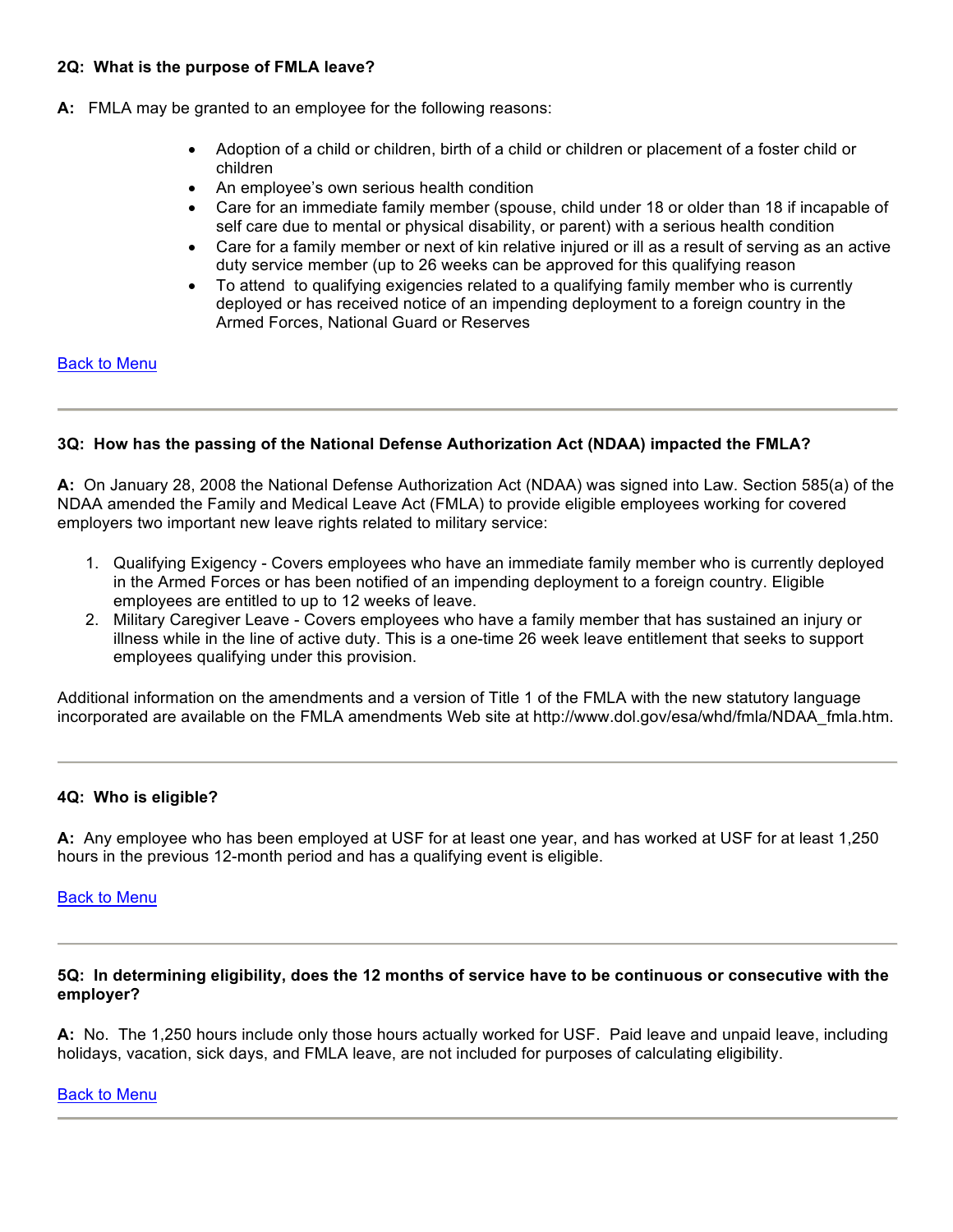## **6Q: How is the 12-month period calculated under FMLA?**

**A:** FMLA leaves of absence (both intermittent and continuous leaves) are tracked on a rolling 12-month period measured backward from the start date of the employee's requested leave period. Employees who are covered under USF's United Faculty of Florida (UFF) Collective Bargaining Agreement (CBA) will have FMLA leaves of absence tracked on a fiscal year basis (July 1 – June 30).

Back to Menu

## **7Q: How do I qualify for FMLA?**

**A:** Supporting documentation will be required to verify that the leave request qualifies under FMLA. There is a Certification of Health Care Provider form that is required for all medical conditions. This form must be completed by the attending physician and submitted to the FMLA Coordinator for review as part of the approval process. Please follow this link to view and download the documents necessary to request consideration for FMLA leave.

### Back to Menu

## **8Q: What types of illness qualify for FMLA because of continuing treatment by a health care provider?**

**A:** A list of illnesses and ailments that have been determined to automatically qualify for FMLA include:

*Any period of incapacity due to prenatal care or pregnancy; any period of incapacity or treatment for such incapacity due to a chronic serious health condition, which requires periodic visits for treatment to a health care provider, continues over an extended period of time, and may cause episodic rather than (or) continuing incapacity;*  permanent or long-term incapacity; due to a condition for which treatment may not be effective (e.g., severe stroke, *Alzheimer's, terminal stages of a disease); and conditions that require multiple treatments by a health care provider for, among other things, restorative surgery, cancer (chemotherapy, radiation), severe arthritis (physical therapy), or kidney disease (dialysis).*

#### Back to Menu

## **9Q: Please define "serious health condition."**

**A:** An illness, injury, impairment, or physical or mental condition that involves inpatient (overnight) care in a hospital, hospice, or residential medical care facility; or continuing treatment by a health care provider (a period of incapacity of more than three (3) days involving treatment two (2) or more times by a health care provider or treatment by a health care provider followed by a prescribed regimen of treatment, e.g., antibiotics.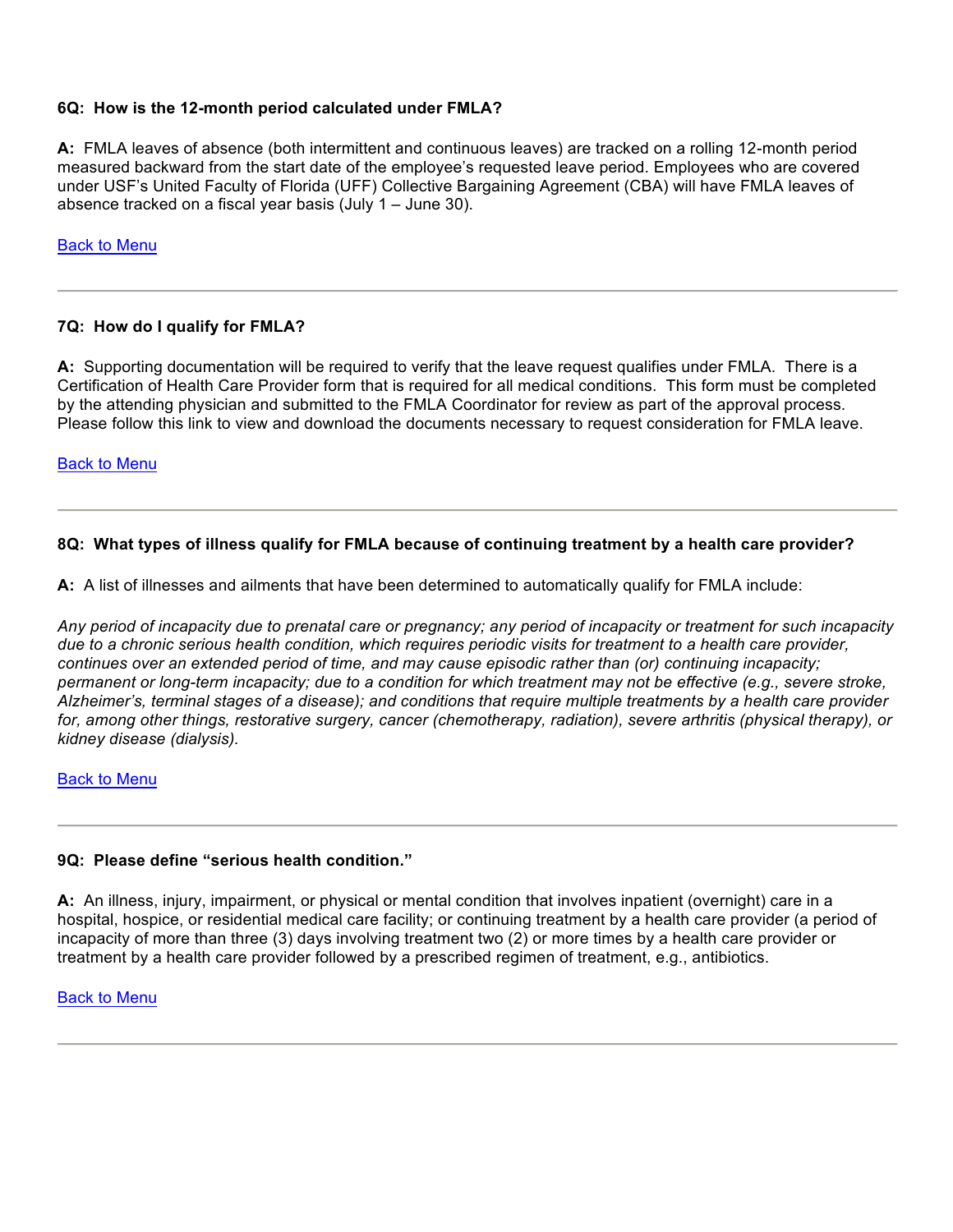#### **10Q: Would the common flu or a severe cold be covered under the FMLA when an employee is out for more than three days?**

**A:** Typically, such transient illnesses are not considered a serious health condition and would not, therefore, be covered under FMLA. We urge you to be careful with these types of considerations. Don't make the determination yourself. Refer the employee to the FMLA Coordinator in Human Resources.

## Back to Menu

**11Q: Are there any illnesses - regardless of an employee being out more than three (3) days or going to see a doctor – that are not considered "a serious health condition" such as a cold, the flu, sinus problems, headaches, pulled muscles, etc?**

**A:** Generally, the common cold, flu, earaches, upset stomach, minor ulcers, headaches other than migraine, routine dental or orthodontia problems, and periodontal disease are not considered serious health conditions, provided no complications arise that require inpatient care, or multiple visits to a health care provider or if a single visit was not followed by a prescribed regimen of treatment.

#### Back to Menu

## **12Q: Do I have to grant my employees FMLA?**

**A:** USF is covered under the FMLA. If your employee is eligible and has experienced an event that qualifies under FMLA, you must grant them leave under the FMLA. USF takes the health and welfare of its employees very seriously and would not want to deny an employee leave he or she is entitled to. We urge you to be careful with these types of considerations. Don't make the determination yourself. Refer the employee to the FMLA Coordinator in Human Resources.

#### Back to Menu

## **13Q: Can I be asked about my leave during my absence?**

**A:** Yes, but questions may only be posed to the employee. We may ask you questions to confirm or clarify whether the leave needed or being taken qualifies for FMLA purposes, and may require periodic reports on your status and intent to return to work after the leave. Also, should we elect to obtain another opinion, you may be required to obtain additional medical certification at USF's expense, or re-certification during a period of FMLA leave. Inquiries may be made to your health care provider, with your permission, to clarify information in the medical certification or to confirm that it was provided by the health care provider. However, the inquiry may not seek additional information regarding your health condition or that of a family member.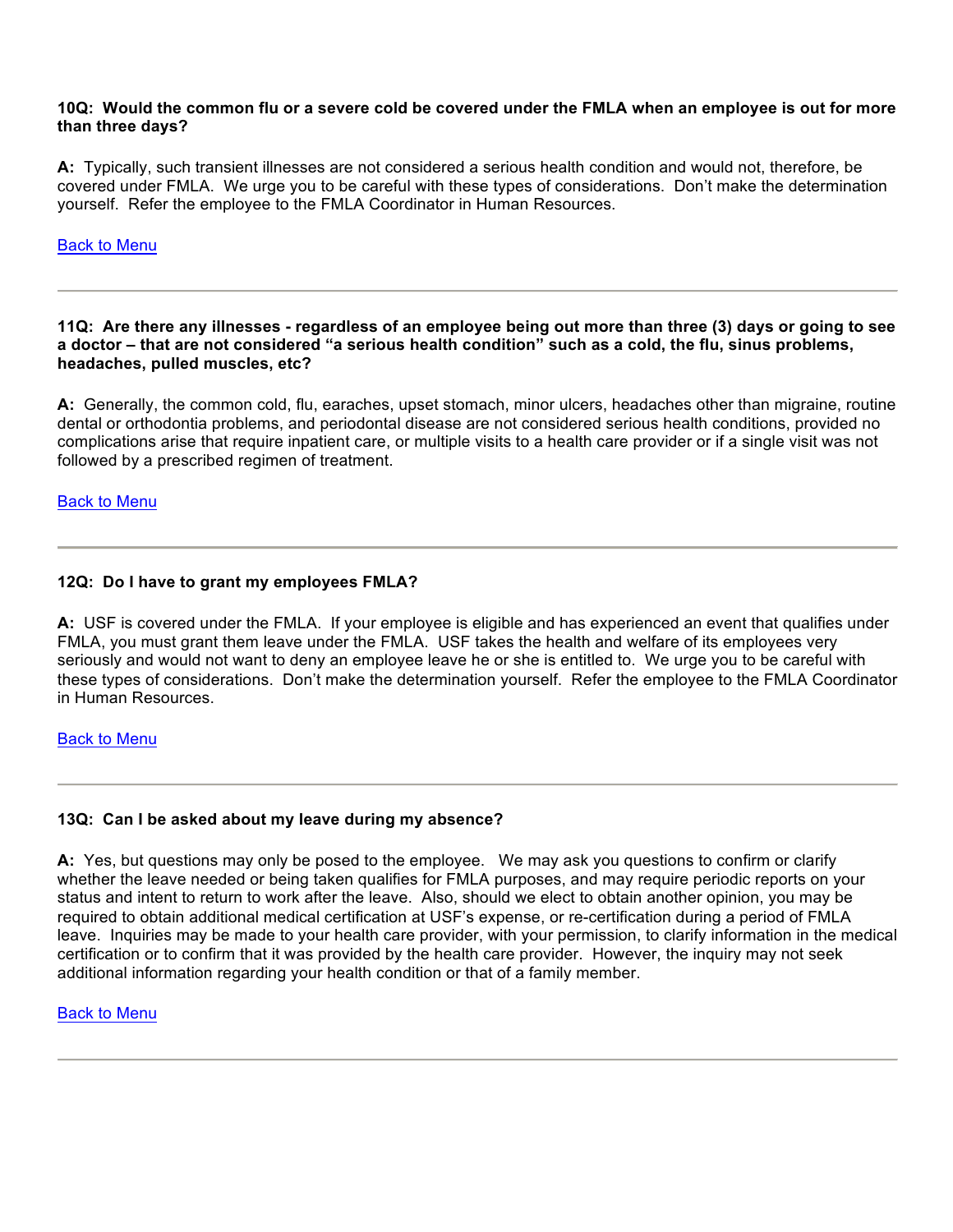### **14Q: Who is considered an immediate "family member" for purposes of taking FMLA leave?**

**A:** An employee's spouse, children (son or daughter), and parents are immediate family members for purposes of FMLA. The term "parent" does not include a parent "in-law." The terms son and daughter do not include individuals age 18 or over unless they are "incapable of self-care" because of a mental or physical disability that limits one or more of the "major life activities" as this term is defined in regulations issued by the Equal Employment Opportunity Commission (EEOC) under the Americans with Disabilities Act (ADA).

### Back to Menu

#### **15Q: Does the FMLA guarantee paid time off?**

**A:** No. The FMLA only provides for unpaid leave. However, employees are to use accrued sick and annual leave to remain in a paid status for some or all of the FMLA leave period.

Back to Menu

#### **16Q: What happens to my benefits while I am out on FMLA leave?**

**A:** Your benefits will remain intact during any FMLA leave. You will continue to be responsible for paying your monthly contribution(s) toward the premiums for coverage(s) selected. If you have accrued leave that will keep you in a paid status, your regular bi-weekly deductions will be taken from your paycheck. If, however, you do not have ample accrued leave and all or a portion of your FMLA leave will be unpaid, you must make arrangements with HR Benefits to remit payment for your portion of the monthly premiums. You may also elect to suspend coverage during your FMLA leave, and re-activate coverage upon your return. For more information, please contact HR Benefits at 974-2970.

## Back to Menu

#### **17Q: Does workers' compensation leave count against an employee's FMLA leave entitlement?**

**A:** Yes, if the absence is due to a qualifying serious illness or injury. FMLA and workers' compensation leave will run concurrently and employees will receive proper notification in writing that the workers' compensation leave will also be counted as FMLA leave.

#### Back to Menu

### **18Q: Do I have to give my employer my medical records for approval of leave due to a serious health condition?**

**A:** No. You do not have to provide medical records. We may, however, request that, for any leave taken due to a serious health condition, you provide a medical certification, signed by your physician, confirming that a serious health condition exists. Also, should we elect to obtain another opinion, you may be required to obtain additional medical certification at USF's expense, or re-certification during a period of FMLA leave. Inquiries may be made to your health care provider, with your permission, to clarify information in the medical certification or to confirm that it was provided by the health care provider. However, the inquiry may not seek additional information regarding your health condition or that of a family member.